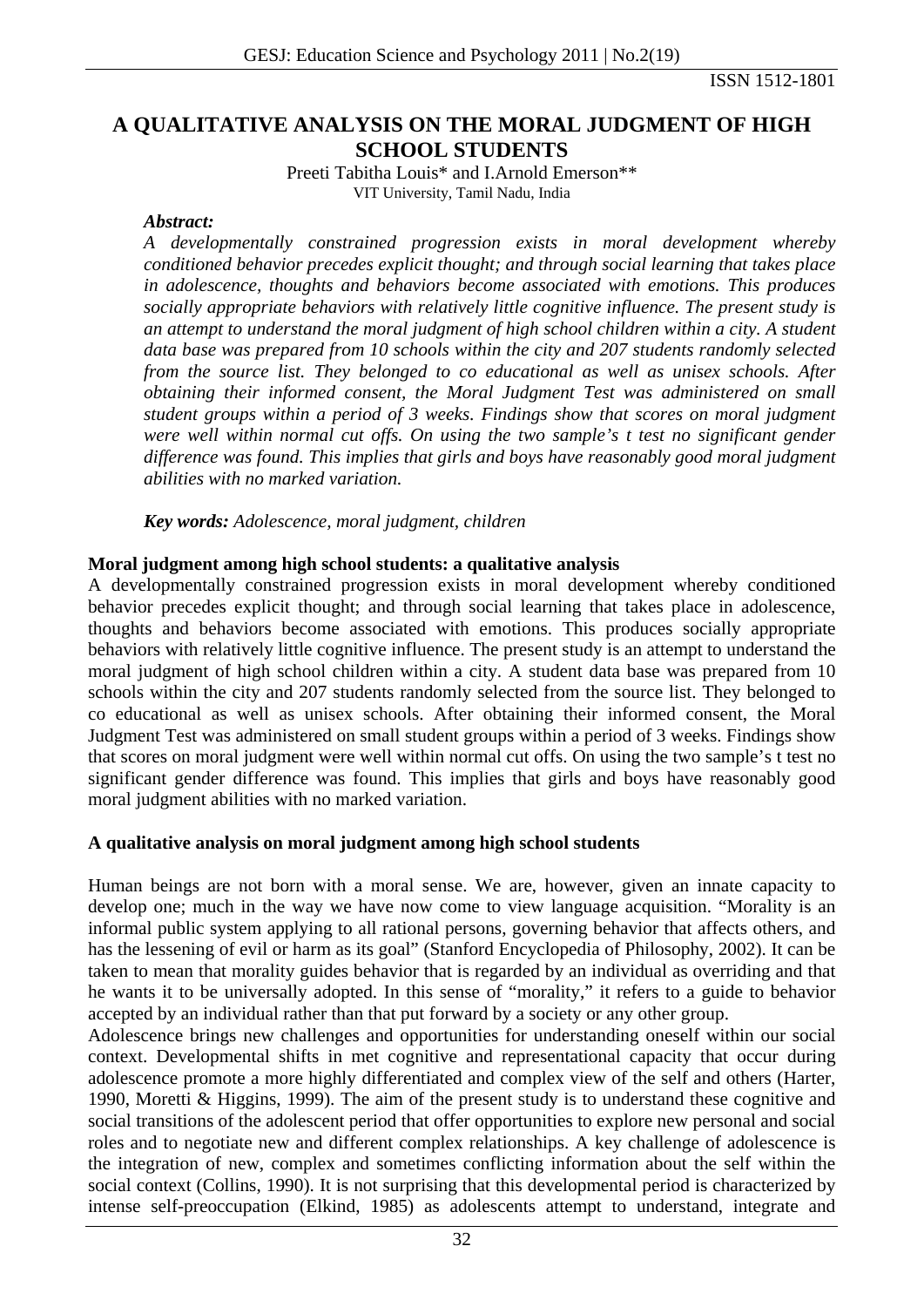solidify their identity and their position in relationships with those around them. As adolescents differentiate their own beliefs and values from those of parents, peers and other social figures, there is an increased likelihood that they will detect conflict between these diverse sources of information (Collins, 1990; Moretti & Higgins, 1999). Conflict between one's own values and beliefs, and those of parents, peers and other significant social figures, is particularly acute during early to midadolescence when the capacity to represent multiple and possibly conflicting views outweighs the cognitive capacity to integrate these divergent perspectives (Harter & Monsour, 1992).

Empirical studies of parenting style have established that responsive parental involvement, encouragement of psychological autonomy, and demands for age appropriate behavior combined with limit setting and monitoring ("authoritative" parenting) contribute to good psycho-social, academic and behavioral adjustment (Baumrind et.al 1995). With respect to adolescent adjustment, parental warmth/involvement and behavioral control are associated with greater social competence, autonomy, positive attitudes toward school and work, academic achievement and self-esteem, as well as with less depression, school misconduct, delinquency and drug use (Lamborn et.al 1996). The child's early whole-hearted, committed compliance with the parent results in the child forming a view of oneself as a good, moral child-a moral self-which, in turn, promotes future rulecompatible behavior (Kochanska, 2002). An impaired conscience is a core aspect of conduct disorders, antisocial development, and psychopathy (Lykken, 1995). Conversely, the capacity for remorse and empathy, an appreciation of right and wrong, and engaging in behavior compatible with rules all marks successful adaptation.

Psychoanalytic models [\(Sagan, 1988\)](http://parenthood.library.wisc.edu/Berkowitz/Berkowitz-bib.html#sag88) tend to focus on internalized societal norms for behavior (i.e., conscience or superego) and the corresponding emotions of self-reproach (guilt). Behaviorists [\(Pelaez-Nogueras & Gewirtz, 1995\)](http://parenthood.library.wisc.edu/Berkowitz/Berkowitz-bib.html#pelgew95) focus on overt behavior as the core of psychological morality; e.g., sharing, helping, cheating, etc. Socio-cultural theorists emphasize the role of cultural transmission of values, personality traits (moral character), and cognitive patterns [\(Staub, 1979\).](http://parenthood.library.wisc.edu/Berkowitz/Berkowitz-bib.html#sta79) Biologists tend to focus attention on evolutionary functions, genetic selection of moral characteristics, hormones, and neuroanatomy [\(Alexander, 1987\)](http://parenthood.library.wisc.edu/Berkowitz/Berkowitz-bib.html#ale87). Cognitive psychologists emphasize moral reasoning and decision-making [\(Kohlberg, 1976\)](http://parenthood.library.wisc.edu/Berkowitz/Berkowitz-bib.html#koh76). This heterogeneity results in a confusing picture of the moral person [\(Berkowitz, 1997\)](http://parenthood.library.wisc.edu/Berkowitz/Berkowitz-bib.html#ber97). The study of emergent morality in the second year of life (infancy) by necessity emphasizes empathy and self-other differentiation, whereas the study of pre-school morality focuses, appropriately, on perspective-taking, self-control, and social behaviors such as sharing. Those who study moral development in adolescence, by contrast, might focus instead on ethical philosophy and moral identity. The moral nature of a person is thus fully integrated with other aspects of that person's psychological make-up. There are eight aspects of moral functioning. The first four are meta-moral characteristics (social orientation, selfcontrol, compliance, self-esteem) and the next four are components of psychological morality (empathy, conscience, moral reasoning, and altruism). Understanding them is important for explaining how parents influence their children's moral development. All of these components are well-researched areas with clear relations to parental behavior. Furthermore, all are evident during childhood and collectively span the entire range of childhood, beginning with the first appearance of an attachment bond and a moral sense in infancy [\(Lamb & Feeny, 1995\)](http://parenthood.library.wisc.edu/Berkowitz/Berkowitz-bib.html#lamfee95) and ending with puberty (adolescence).

## **Method**

## **Sample**

Probability sampling is the sampling design used, also called as 'random' sampling. Ten schools within the city were chosen for the study comprising of children within age groups of 14 to 18. Six of the ten schools were co educational institutions and four were not. Student records were accessed and children with behavioral problems and poor academic performances, health issues etc were excluded. The final sample consisted of 500 students from which 207 students were randomly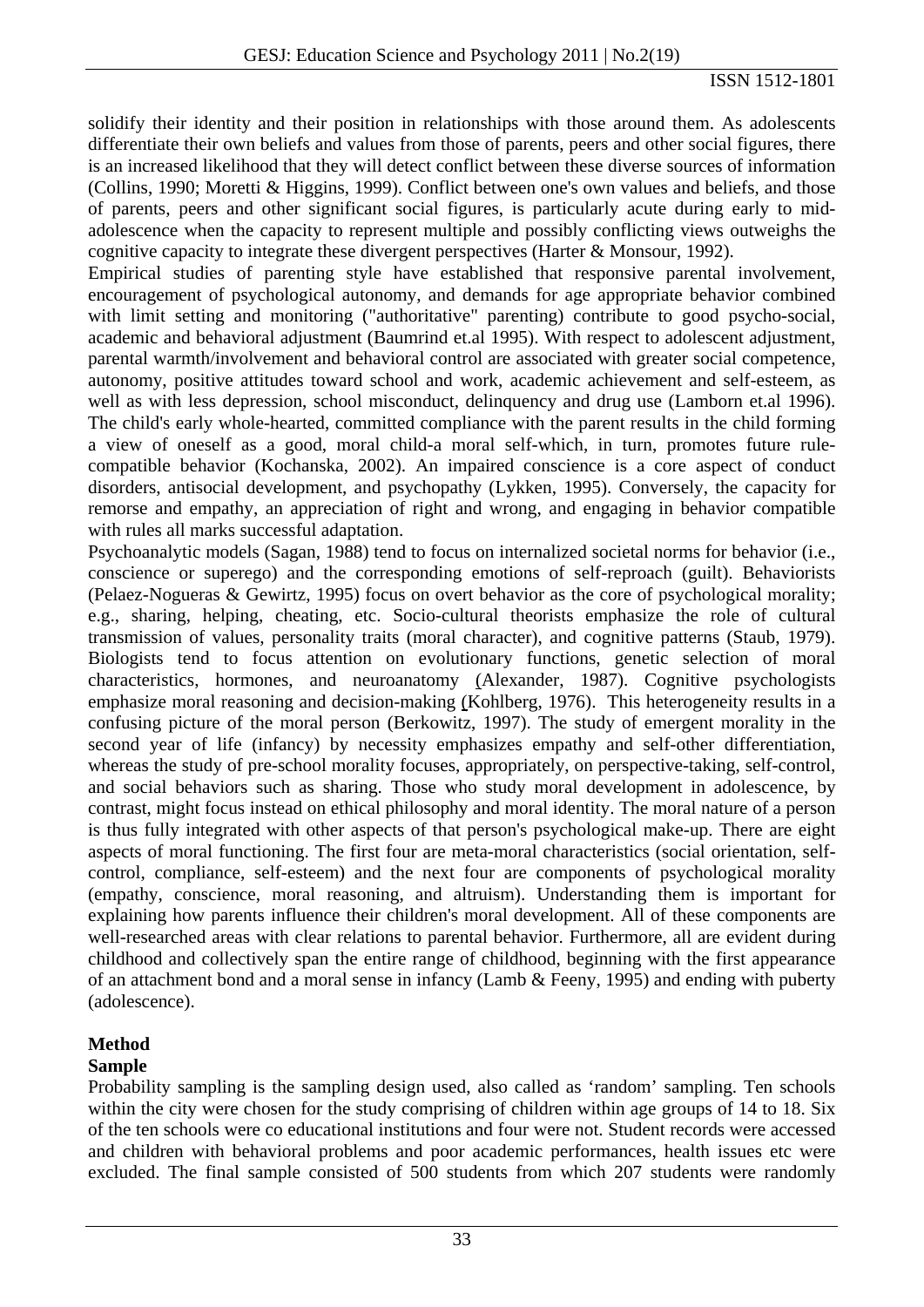selected for the study. A name list was prepared for each school and the students were asked to report on the day specified.

#### **Tools**

#### **1.The Moral Judgment Test (MJT):**

The present MRT has been developed as the direction suggested by Johnson, (1962). The test consists of stories that have been reorganized according to the Indian conditions by K.M Ranjana Gupta, keeping the Indian Culture as well as social norms in mind. The reliability of the Moral Judgment Test has been computed by two methods of reliability the Split –Half and the Test-Retest reliability. The present test was administered to 100 adolescents (age range 14 to 19 years, both male and female in equal number) belonging to rural as well as urban areas. The Spearman Brown Prophecy formula was used which yielded coefficient of correlation for each subtest. The split half reliability was found to be 0.53 and test retest reliability to be 0.49.The validity of the test is 0.50.The administration takes 35 to 40 minutes. The Present Moral Judgment Test provides the score of moral judgment in terms of (i) Immanent Justice (ii) Moral Realism. (iii) Retribution vs. Restitution (iv) Efficacy of severe punishment and (v) Communicable Responsibility. A total composite score gives the moral judgment of an individual.

#### **Procedure**

The Moral Judgment Test was administered on 30 students each day over a period of 1 month. The test administration took about 30 to 40 minutes. Instructions were read out from the test booklet and students were encouraged to give their first response and not to ponder too much about their responses nor discuss it with their peers. After administering the tests, students were debriefed. Similar sessions were held for student groups over 3-4 weeks days. The mean differences were analyzed using descriptive statistics and the independent sample's 't' test.

#### **Result and Discussion**

From Fig.1 we observe that all students' score above 40 up to a maximum of 100. Scores below 40 indicate inadequate reasoning skills and scores above 102 suggest moral rigidity according to the MJT (Moral Judgment Test). From the distribution we understand that most students score values raging from 70 to 80 indicating good reasoning abilities. The average score or the mean value of the sample is calculated to be 74.45. The trend of the curve thus seen in Fig.1 is a Gaussian/Normal distribution showing the maximum scatter of scores around the mean and the extreme values at the tail end of the distribution. The standard deviation for the group is computed to be 11.523.



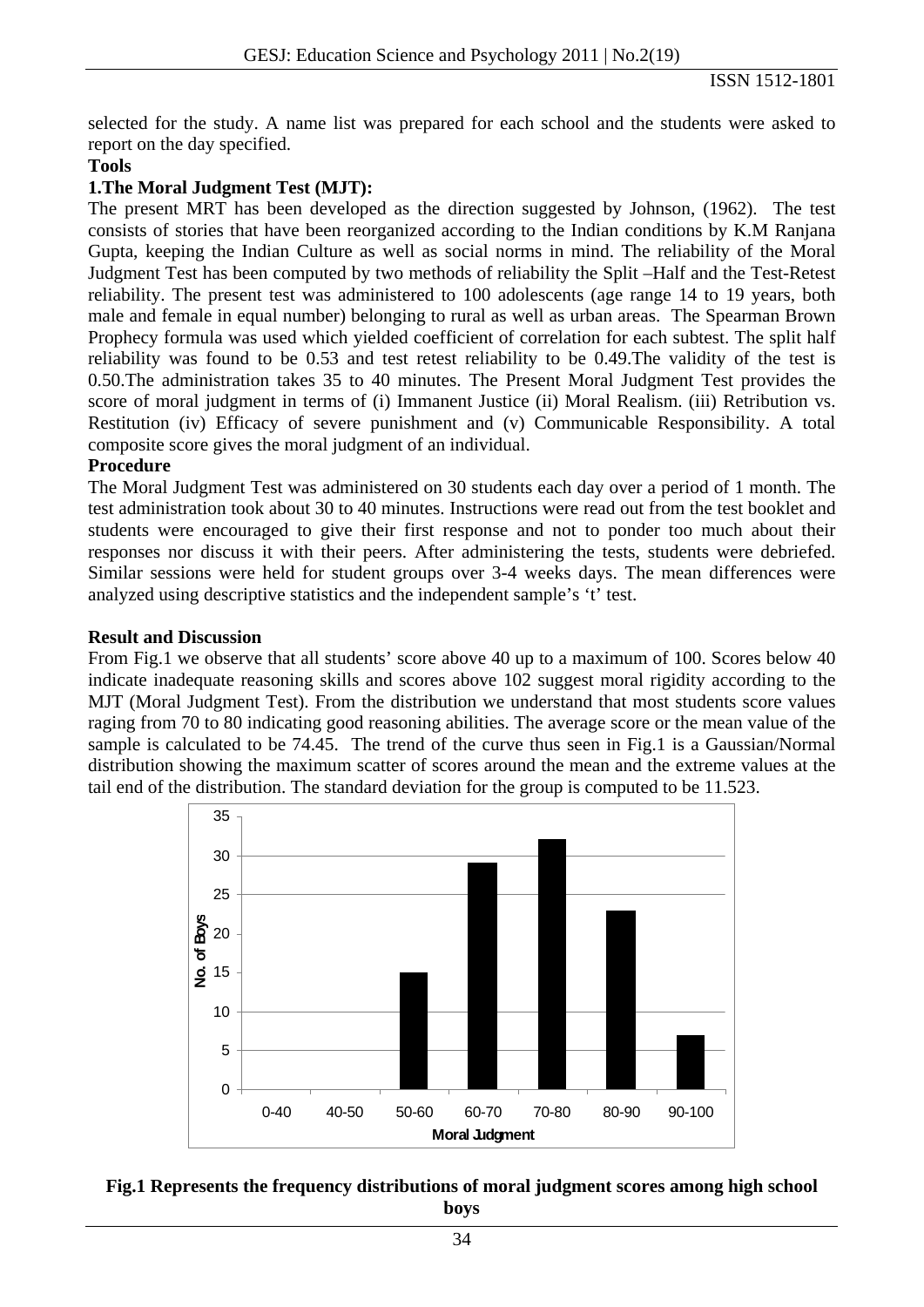Children chosen for the study, belong to English medium and the Tamil medium of instructions and come from co educational as well as unisex schools. Although parental roles play a dominant role, it should not be discounted that schools contribute greatly to the character development. Schools are the primary environments conductive to developing social and emotional adjustment. Peers also provide necessary scaffolding for moral development as social conflicts and the resolution of such conflicts facilitate the development of moral reasoning and within peers. Children in a sound and healthy environment necessarily develop good morals. They have better communication skills, conflict management abilities and emotional maturity than others in disturbed or less than optimal environments. The type of social feedback received by these children is probably healthy and constructive because it helps adolescents develop mature social skills like empathy, perspective taking, and good listening skills.

Marian Sigman and Albert Erdynast (1987) studied a group of emotionally disturbed adolescents and found that those adolescents who were socially engaged showed higher levels of moral judgment and interpersonal understanding than socially withdrawn adolescents. These findings suggest that social involvement is particularly critical for the development of social and moral judgment. Good reasoning ability is also facilitated by teachers who play a crucial leadership role in promoting rules and norms which have a concern for justice and community, and ultimately enforcing the rules. These factors do have an influence on laying the foundations for a sound moral judgment among students.

For the sample of girls seen in Fig.2, the scores range from a minimum of 40 on moral judgment to a maximum score of 102. The curve shown, takes an upward trend with most values falling around the mean and then the curve gradually tapers down assuming a bell shaped Gaussian distribution. Once again, we observe that most of them have sound moral judgment skills similar to the sample of boys. The standard deviation of the group is computed to be 14.110.



**Fig.2 Represents the frequency distribution of moral judgment scores among high school girls** 

Here too, we may agree that parental, school and peer factors have contributed greatly to good scores on moral reasoning. The findings of this study validate similar inferences obtained by Damon and Hart (1988) who studied the moral judgment of 167 college students. Data revealed that moral judgment is a result of better self-understanding. Most adolescents seem to have better adjustments towards the end of schooling and thus appear to have mature adult like reasoning abilities. Patricia Polovy (1999) studied the moral development and personality in adolescents. Findings indicated that those who preferred principled levels of moral reasoning were seen as being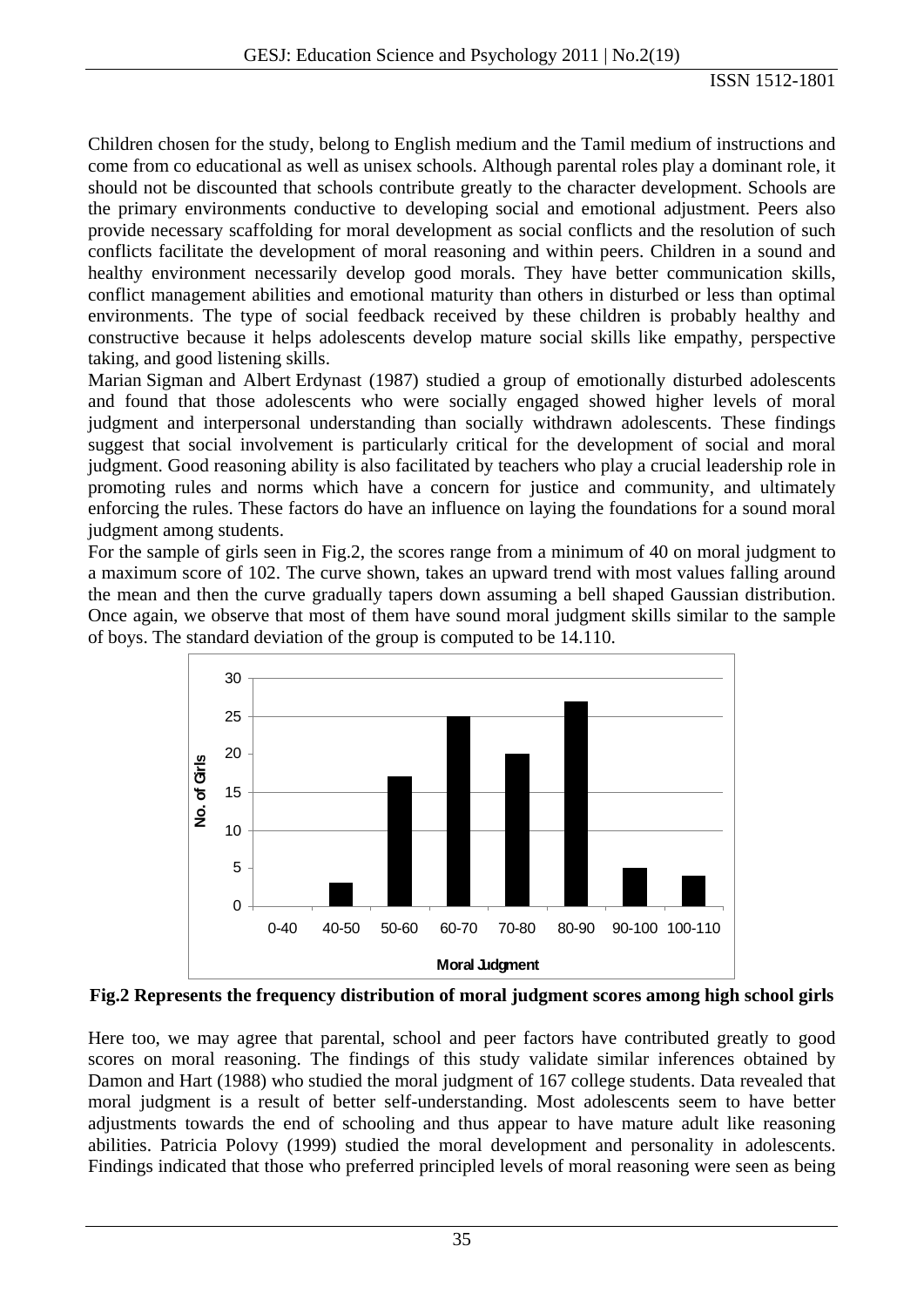dependable, rational, creative, intelligent, and accepting of rules and constraints of society, but at the same time are also able to think independently and are aware of the need for change.

From Fig.3 we observe the means and standard deviations of the two groups of students. The independent sample's t-test is used to determine the t, as well as the p value. Using Matlab the p value was found to be 0.9569. It is found that at the 95 percent confidence interval the null hypothesis suggesting that there is no significant difference between the means of the two groups is thus accepted.



# **Fig.3 Represents the mean and standard deviations of boys and girls on moral judgment**

We therefore find that there are no gender differences. This observation is similar to the findings of Wark and Krebs (1996). The results of the study do not also validate Gilligan's perspective in gender and role differences in moral judgment as reported among school students.

## **Conclusion**

 Results show that there is no significant gender difference. The null hypotheses at the 95 percent confidence interval have been accepted since  $p > 0.05$ . Children of either gender seem to have good reasoning skills probably contributed by their parental involvement, peer relationships, effective conflict resolution strategies and also social competence. This in turn promotes a mutually responsive orientation (Kochanska, 2002) and thus an overall good conscience. Children are therefore more open to embrace parental values and rules. Future research will also need to consider the network of early relationships in a broader ecology of development. Almost nothing is known about the differential impact of mothers, fathers, and other caregivers, such as grandparents or day care providers, on the child's conscience and moral development. It may also be interesting to further pursue how these variables influence moral judgment across cultures.

# **References**

- 1. Ainsworth, M.D.S., Bell, S.M., & Stayton, D.J. (1972). Individual differences in the development of some attachment behaviors. *Merrill-Palmer Quarterly*, 18, 123-143.
- 2. Allinsmith, W., & Greening, T.C. (1955). Guilt over anger as predicted from parental discipline: A study of superego development. *American Psychologist*, 10, 320.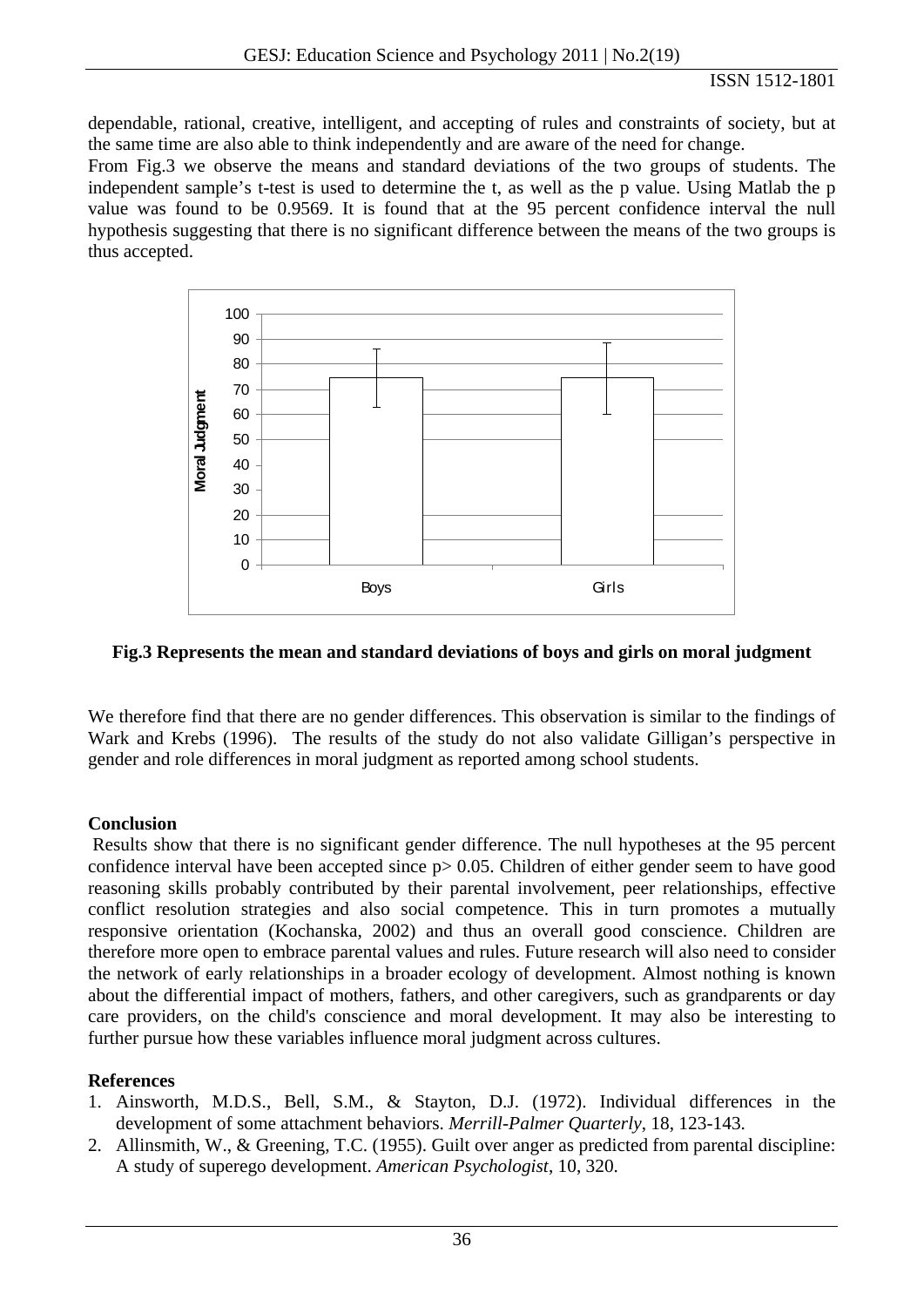- 3. American Psychiatric Association (1994). *Diagnostics and Statistics Manual IV*. Washington, D.C.: American Psychiatric Association.
- 4. Baumrind, D. (1971). Current patterns of parental authority. *Developmental Psychology Monographs*, 4(1).
- 5. Baumrind, D. (1980). New directions in socialization research. *Psychological Bulletin*, 35, 639-652.
- 6. Berkowitz, M.W. (1982). Self-control development and relation to prosocial behavior: A response to Peterson. *Merrill-Palmer Quarterly*, 28, 223-236.
- 7. Berkowitz, M.W. (1997). The complete moral person: Anatomy and formation. In J.M.
- 8. DuBois (Ed.), *Moral issues in psychology: Personalist contributions to selected problems* (pp. 11-42). Lanham, MD: University Press of America.
- 9. Berkowitz, M.W., & Gibbs, J.C. (1983). Measuring the developmental features of moral discussion. *Merrill-Palmer Quarterly*, 29, 399-410.
- 10. Berkowitz, M.W., Giese, J.K., Begun, A.L., Mulry, G., & Zweben, A. (1995). *Family dynamics*  and adolescent moral development. Paper presented at the 2<sup>nd</sup> International Conference on Moral Education, Reitaku, Japan.
- 11. Blasi, A., & Milton, K. (1991). The development of the sense of self in adolescence. *Journal of Personality*, 59, 217-242.
- 12. Bowlby, J. (1969). *Attachment*. New York: Basic Books.
- 13. Bowlby, J. (1988). *A secure base: Parent-child attachment and healthy human development*. New York: Basic Books.
- 14. Boyes, M.C., & Allen, S.G. (1993). Styles of parent-child interaction and moral reasoning in adolescence. *Merrill-Palmer Quarterly*, 39, 551-570.
- 15. Block, J.H. (1971). *Lives through time*. Berkeley, CA: Bancroft Books.
- 16. Bruner, J.S. (1975). The ontogenesis of speech acts. *Journal of Child Language*, 2, 1-19.
- 17. Clarke-Stewart, K.A. (1973). Interactions between mothers and their young children. *Monographs of the Society for Research in Child Development*, 38.
- 18. Colby, A., & Damon, W. (1992). *Some do care: Contemporary lives of moral commitment*. New York: The Free Press.
- 19. Colby, A., & Kohberg, L. (1987). *The measurement of moral judgment*, Volume 1. New York: Cambridge University Press.
- 20. Coopersmith, S. (1967). *The antecedents of self-esteem*. San Francisco: Freeman.
- 21. Crockenberg, S.B. (1981). Infant irritability, mother responsiveness, and social support influences on the security of infant-mother attachment. *Child Development*, 52, 857-865.
- 22. Dadds, M.R., Schwartz, S., & Sanders, M.R. (1987). Marital discord and treatment outcome in behavioral treatment of child conduct disorders. *Journal of Consulting and Clinical Psychology*, 55, 396-403.
- 23. Damon, W. (1988). *The moral child: Nurturing children's natural moral growth*. New York: Free Press.
- 24. Egeland, B., & Sroufe, L.A. (1981). Attachment and early maltreatment. *Child Development*, 52, 44-52.
- 25. Eisenberg, N., & Miller, P.A. (1987). The relation of empathy to prosocial and related behaviors. *Psychological Bulletin*, 94, 100-131.
- 26. Eisenberg, N., & Mussen, P.H. (1989). *The roots of prosocial behavior in children*. New York: Cambridge University Press.
- 27. Etzioni, A. (1993). *The spirit of community: Rights, responsibilities, and the Communitarian agenda*. New York: Crown.
- 28. Forehand, R., & Kotchik, B.A. (1996). Cultural diversity: A wake-up call for parent training. *Behavior Therapy*, 27, 187-206.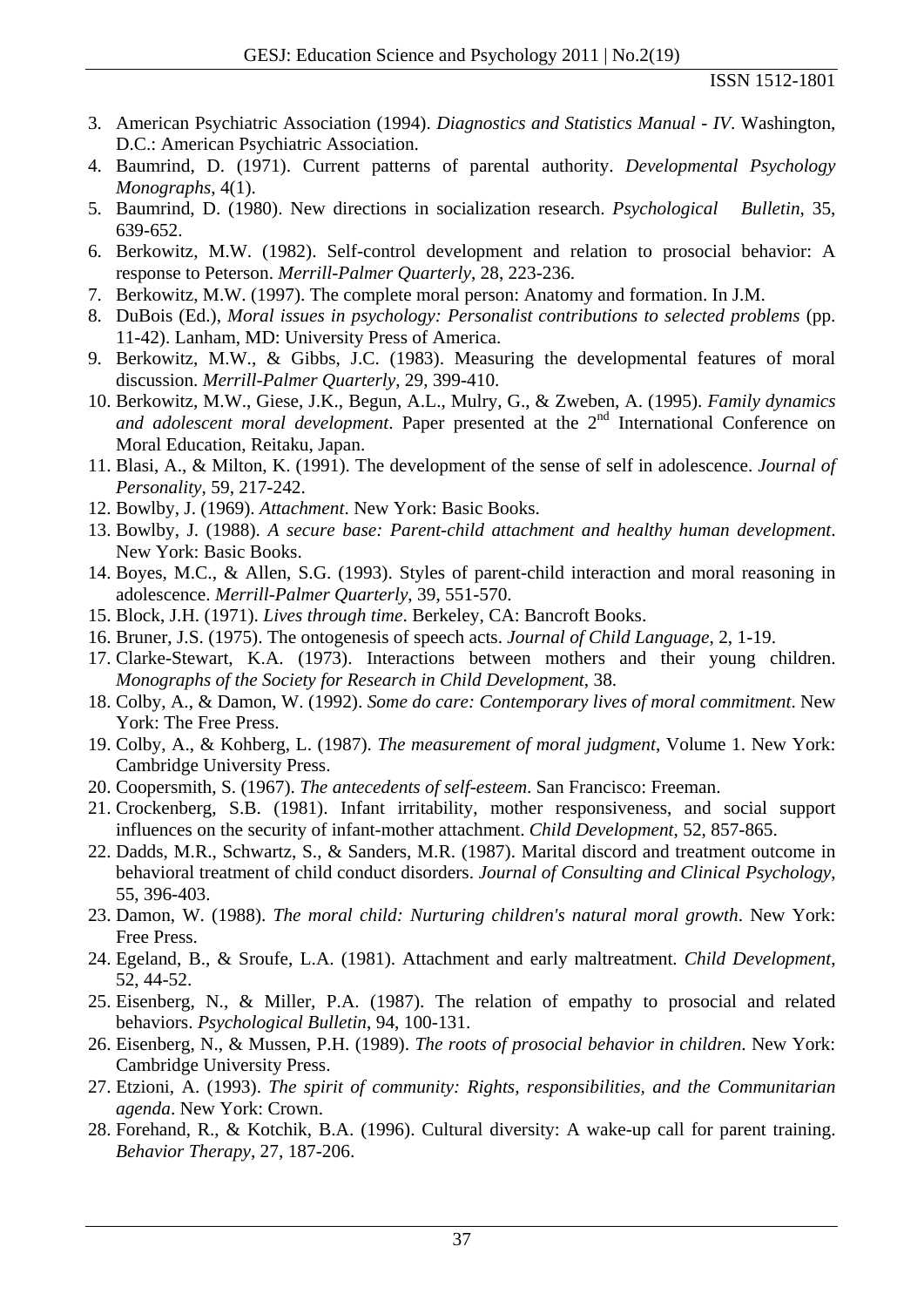- 29. Gibbs, J.C. (1987). Social processes in delinquency: The need to facilitate empathy as well as sociomoral reasoning. In W.M. Kurtines & J.L. Gewirtz (Eds.), *Moral development through social interaction*. New York: John Wiley.
- 30. Greist, D.L., Forehand, R., Rogers, T., Beiner, J., Furey, W., & Williams, C.A. (1983). Effects of parent enhancement therapy on the treatment outcome and generalization of a parent training program. *Behavior Therapy*, 14, 37-53
- 31. Grych, J.H., & Fincham, F.D. (1990). Marital conflict and children's adjustment: A cognitivecontextual framework. *Psychological Bulletin*, 108, 267-290.
- 32. Grych, J.H., & Fincham, F.D. (1993). Children's appraisals of marital conflict: Initial investigations of the cognitive-contextual framework. *Child Development*, 64, 215-230.
- 33. Harter, S. (1997). The development of self-representations. In N. Eisenberg (Ed.), *Handbook of child psychology* (5<sup>th</sup> ed., Vol. III). New York: Wiley.
- 34. Hartup, W.W. (1983). Peer relations. In P. Mussen & E.M. Hetherington (Eds.), *Manual of child psychology* ( $4<sup>th</sup>$  ed.). New York: John Wiley & Sons.
- 35. Higgins, A. (1980). Research and measurement issues in moral education interventions. In R.L. Mosher (Ed.), *Moral education: A first generation of research and development* (pp. 92-107). New York: Praeger.
- 36. Hinshaw, S.P., & Anderson, C.A. (1996). Conduct and oppositional defiant disorders. In E. Mash & R. Barkley (Eds.), *Child Psychopathology* (pp. 113-154). New York: Guildford.
- 37. Hoffman, M.L. (1983). Affective and cognitive processes in moral internalization. In E.T. Higgins, D.N. Ruble, & W.W. Hartup (Eds.), *Social cognition and social development: A sociocultural perspective* (pp. 236-274). New York: Cambridge University Press.
- 38. Hoffman, M.L. (1991). Empathy, social cognition, and moral action. In W.M. Kurtines & J.L. Gewirtz (Eds.), *Handbook of moral behavior and development*. Volume 1: Theory (pp. 275- 302). Hillsdale, NJ: L. Erlbaum.
- 39. Hoffman, M.L., & Saltzstein, H.D. (1967). Parent discipline and the child's moral development. *Journal of Personality and Social Psychology*, 5, 45-57.
- 40. Holstein, C.B. (1976). Development of moral judgment: A longitudinal study of males and females. *Child Development*, 47, 51-61.
- 41. Kagan, J. (1984). *The nature of the child*. New York: Basic Books.
- 42. Kobak, R.R., & Sceery, A. (1988). Attachment in late adolescence: Working models, affect regulation and representations of self and others. *Child Development*, 59, 135-146.
- 43. Kochanska, G. (1991). Socialization and temperament in the development of guilt and conscience. *Child Development* 62, 1379-1392.
- 44. Kochanska, G. (1997). Mutually responsive orientation between mothers and their young children: Implications for early socialization. *Child Development*, 68, 94-112.
- 45. Kochanska, G., & Aksan, N. (1995). Mother-child mutually positive affect, the quality of child compliance to requests and prohibitions, and maternal control as correlates of early internalization. *Child Development*, 66, 236-254.
- 46. Kochanska, G., DeVet, K., Goldman, M., Murray, K., & Putnam, S. (1994). Maternal reports of conscience development and temperament in young children. *Child Development*, 65, 852-868.
- 47. Kochanska, G., Kuczynski, L., & Radke-Yarrow, M. (1989). Correspondence between mother's self-reported and observed child-rearing practices. *Child Development*, 60, 56-63.
- 48. Kochanska, G., Murray, K., & Coy, K.C. (1997). Inhibitory control as a contributor to conscience in childhood: From toddler to school age. *Child Development*, 68, 263-277.
- 49. Kohlberg, L. (1976). Moral stages and moralization: The cognitive-developmental approach. In T. Lickona (Ed.), *Moral development and behavior: Theory, research, and social issues* (pp.31- 53). New York: Holt, Rinehart and Winston.
- 50. Kruger, A.C. (1992). The effect of peer and adult-child transactive discussions on moral reasoning. *Merrill-Palmer Quarterly*, 38, 191-211.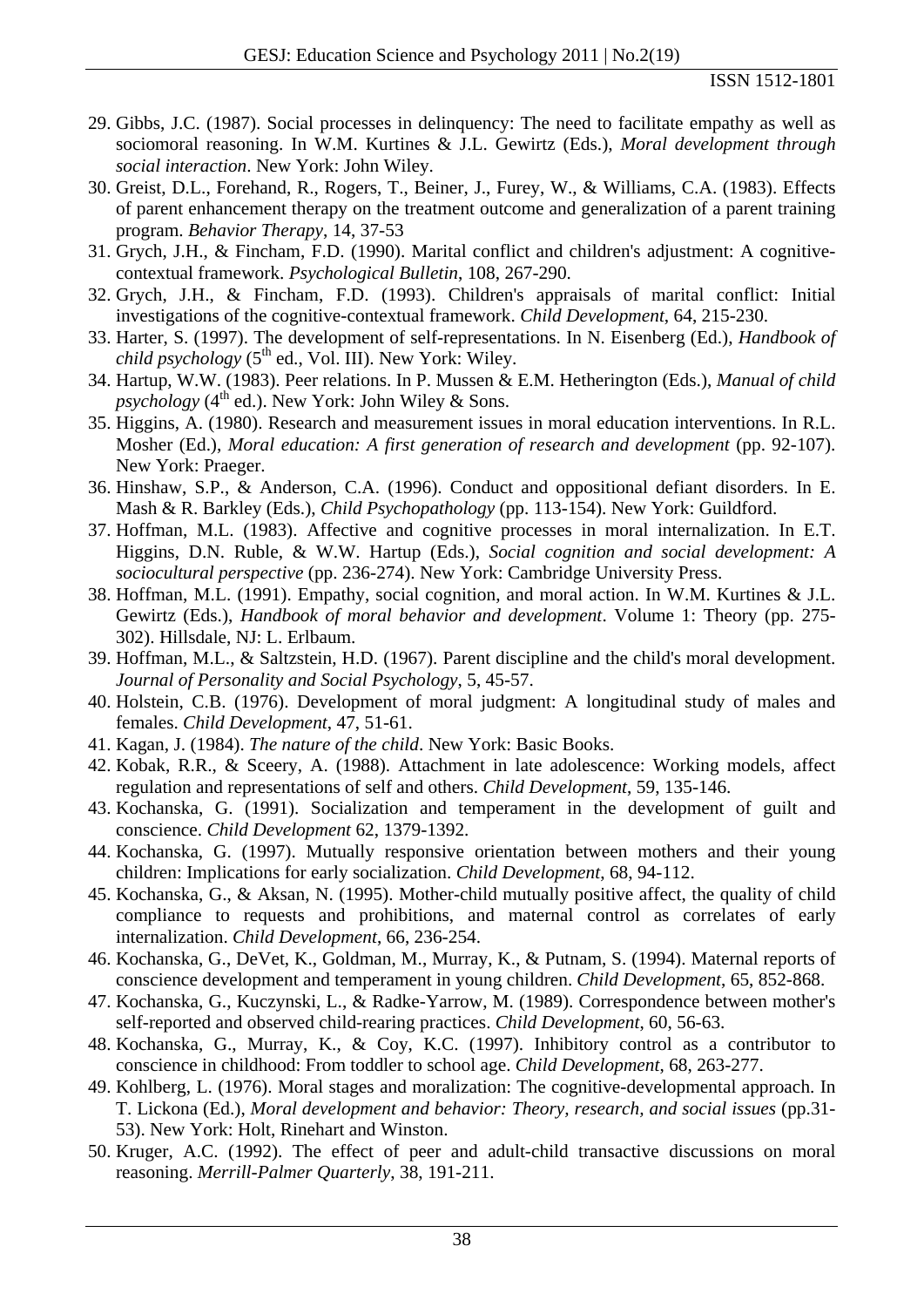- 51. Kruger, A.C., & Tomasello, M. (1986). Transactive discussions with peers and adults. *Developmental Psychology*, 22, 681-685.
- 52. Kuczynski, L., Kochanska, G., Radke-Yarrow, M., & Girnius-Brown, O. (1987). A developmental interpretation of young children's non-compliance. *Developmental Psychology*, 23, 799-806.
- 53. Kumpfer, K.L., & Alvarado, R. (1995). Strengthening families to prevent drug use in multiethnic youth. In G. Botvin, S. Schinke, & M. Orlandi (Eds.), *Drug abuse prevention with multiethnic youth* (pp. 255-294). Thousand Oaks, CA: Sage Publications.
- 54. Lamb, S., & Feeny, N.C. (1995). Early moral sense and socialization. In W.M. Kurtines & J.L Gewirtz (Eds.), *Moral development: An introduction* (pp. 497-510). Boston: Allyn & Bacon.
- 55. Lickona, T. (1983). *Raising good children*. New York: Bantam Books.
- 56. Maccoby, E.E. (1980). *Social development: Psychological growth and the parent-child relationship*. New York: Harcourt Brace Jovanovich.
- 57. Magid, K., & McKelvey, C.A. (1987). *High risk: Children without a conscience*. New York: Basic Books.
- 58. Main, M., Tomasini, L., & Tolan, W. (1979). Differences among mothers of infants judged to differ in security. *Developmental Psychology*, 15, 472-473.
- 59. Matas, L., Arend, R.A., & Sroufe, L.A. (1978). Continuity of adaptation in the second year: The relationship between quality of attachment and later competence. *Child Development*, 49, 547- 556.
- 60. Moreland, J.R., Schwebel, A.I., Beck., S., & Wells, R. (1982). Parents as therapists: A review of the behavior therapy parent training literature-1975-1981. *Behavior Modification*, 6, 250-276.
- 61. Oliner, S.P., & Oliner, P.M. (1988). *The altruistic personality: Rescuers of Jews in Nazi Europe*. New York: Free Press.
- 62. Parikh, B. (1980). Development of moral judgment and its relation to family environmental factors in Indian and American families. *Child Development*, 51, 1030-1039.
- 63. Park, K.A., & Waters, E. (1989). Security of attachment and preschool friendships. *Child Development*, 60 1076-1081.
- 64. Pelaez-Nogueras, M., & Gewirtz, J.L. (1995). The learning of moral behavior: A behavioranalytic approach. In W.M. Kurtines & J.L Gewirtz (Eds.), *Moral development: An introduction* (pp.173-200). Boston: Allyn & Bacon.
- 65. Piaget, J. (1965). *The moral judgment of the child*. (M.Gabain, Trans.). New York : Free Press.
- 66. Power, F.C., Higgins, A., & Kohlberg, L. (1989). *Lawrence Kohlberg's approach to moral education*. New York: Columbia University Press.
- 67. Powers, S.I. (1982). *Family interaction and parental moral development as a context for adolescent moral development*. Unpublished doctoral dissertation, Harvard University.
- 68. Pratt, M., & Diessner, R. (1994). *Parenting style, scaffolding, and moral stage in parentadolescent discussions of real-life and hypothetical dilemmas*. Poster presented at the annual conference of the Association for Moral Education, Banff, Canada.
- 69. Rest, J.R. (1985). An interdisciplinary approach to moral education. In M.W. Berkowitz & F. Oser (Eds.), *Moral education: Theory and application* (pp. 9-27). Hillsdale, NJ: L. Erlbaum.
- 70. Richardson, G.E., Neiger, B.L., Jensen, S., & Kumpfer, K.L. (1990). The resiliency model. *Health Education*, 21, 33-39.
- 71. Sagan, E. (1988). *Freud, women, and morality: The psychology of good and evil*. New York: Basic Books.
- 72. Sanders, M.R. (1992). New directions in behavioral family intervention with children: From clinical management to prevention. *New Zealand Journal of Psychology*, 21, 25-36.
- 73. Schaffer, H.R. (1996). *Social development*. Cambridge, MA: Blackwell.
- 74. Schulman, M., & Mekler, E. (1985). *Bringing up a moral child: A new approach for teaching your child to be kind, just, and responsible*. Reading, MA: Addison-Wesley.